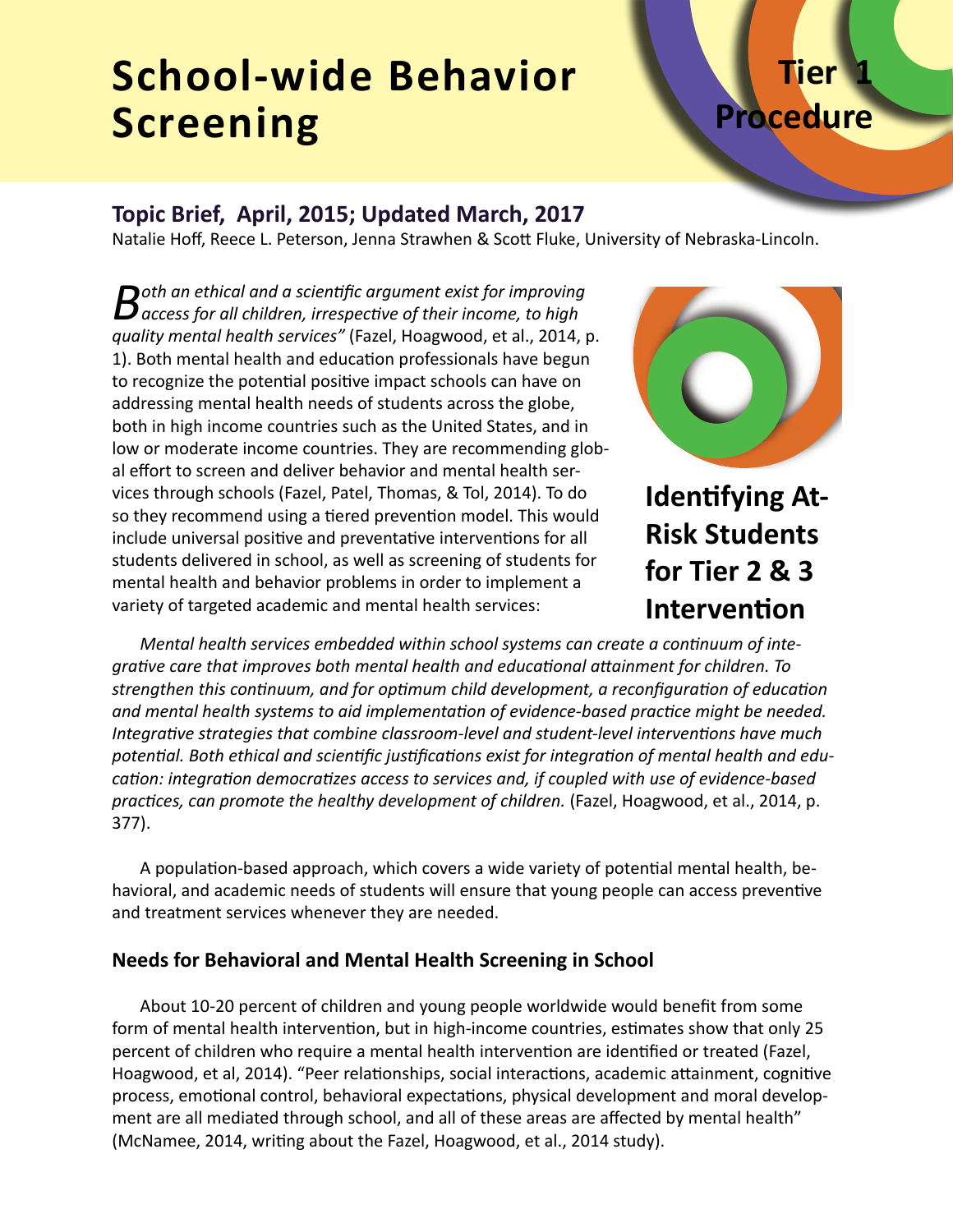

The U.S. Department of Education reported in 2002 that upwards of 20 percent of students experience emotional and behavioral disorders (EBD), while less than 1 percent of students receive special education support for such disorders. Further, the majority of those children who are identified as Emotionally Disturbed, and thus eligible for special education services, externalize their behaviors (e.g., verbal and physical aggression, noncompliance, and delinquent acts), with teachers tending to overlook referral of those students with internalizing behavior problems (e.g., anxiety, depression, and social withdrawal; Lane, Kalberg, Lambert, Crnobori, & Bruhn, 2010; Lane, Menzies, Oakes, Lambert, et al., 2012). This is problematic because 6-18 percent of youth have anxiety disorders, 3-6 percent of students under 18 have depression, and about 16 percent of students experience comorbidity (i.e., experience multiple mental health disorders; Lane, Menzies, et al., 2012). Internal emotional disorders as a whole are reportedly present in 46.6 percent of the population, with over half of those diagnosed showing signs by the age of 14 (Lane, Oakes, et al., 2012). As a result, many students with behavioral or mental health needs are not provided any services to address these needs while in school. At the same time, it is not clear that students with emerging behavioral or mental health disorders who are identified for special education services are being served effectively. Community services for children and youth with mental health needs are scant, and sometimes difficult to access.

Presently, both externalizing and internalizing behaviors of students impact relationships between those students, their teachers, and the students' peers. They negatively impact the effectiveness of the teacher as a result of distractions and misbehaviors in the classroom (Kalberg et al., 2011). Obviously these behavioral and mental health needs also impact the academic achievement of both the students with mental health needs, as well as other students. Furthermore, students who go without treatment have been linked to later academic problems, dropout from school, as well as unemployment and continued mental health concerns (Mental Health America, 2013).

## **Identifying Students With Behavioral and Mental Health Needs**

One of the first steps to address the behavioral and mental health needs of students is to implement a population based, school wide method to identify students who are showing signs of behavior or mental health problems, or who are at elevated risk for developing those problems.

#### **What Is Screening?**

"Screening is the process of collecting data to decide whether more intensive assessment [or intervention] is necessary. Implicit in screening is the notion that the student's difficulties may go unnoticed" (Salvia, Ysseldyke & Bolt, 2007). Screening generally refers to a brief procedure that attempts to differentiate those who demonstrate signs of minor problems which might grow worse through time, or those who have a high risk of developing problems later. The students identified are then provided services that are intended to avoid or diminish the problems of concern. Screening in schools can be used to identify a multitude of possible problem areas, including academic problems, disabilities, or health concerns.

For example, students with small vision or hearing problems may go unnoticed, and, without early and effective intervention these students may show diminished academic achievement and develop behavior problems. As they fall further and further behind and become more frustrated, these problems grow and these students may become disengaged from school, particularly as they fall behind their peers. The result may be academic or behavior problems, leading to the student dropping out of school. As a result, almost all schools require vision and hearing screening intended to identify students who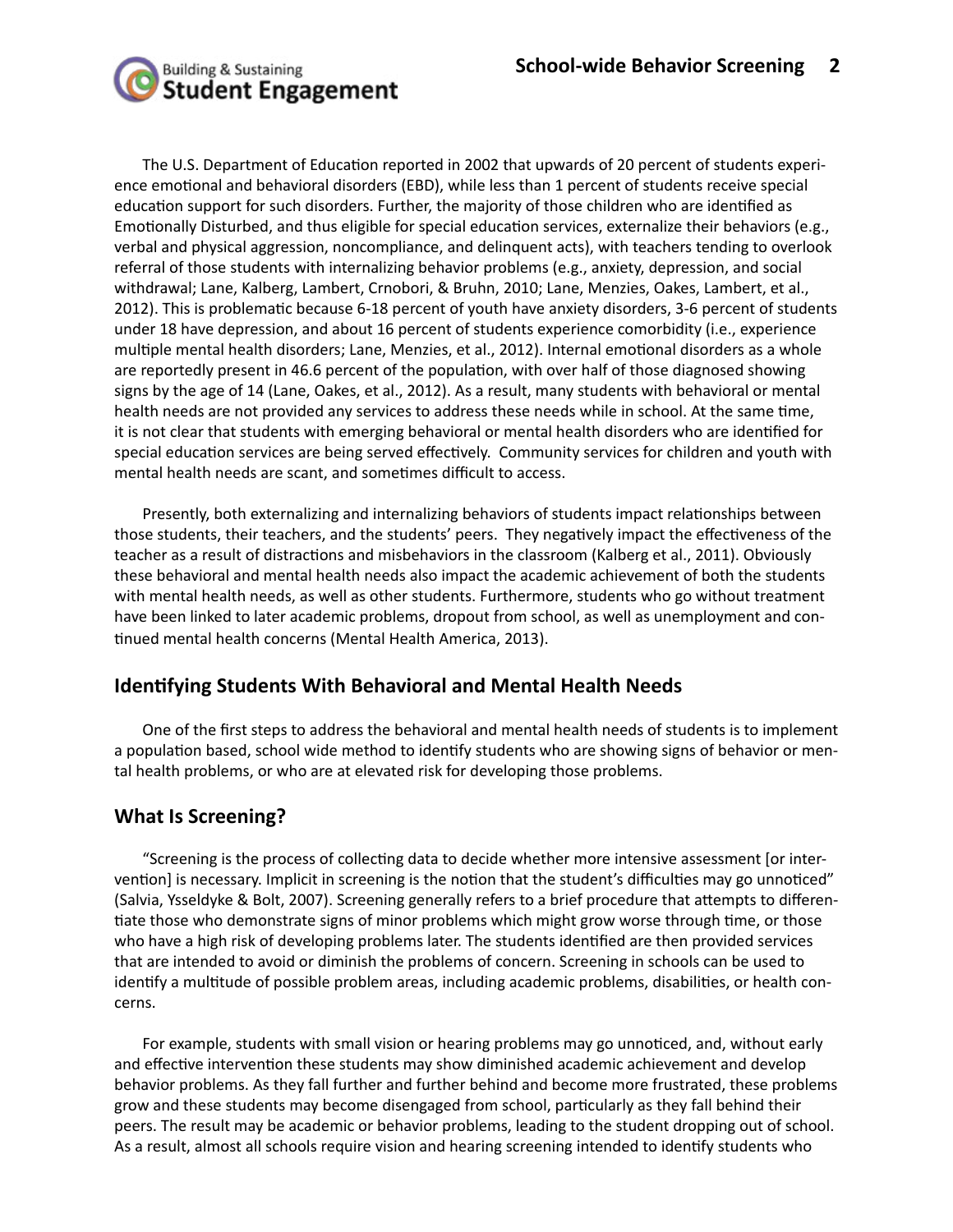

have even minor vision or hearing problems so that those problems can be corrected before students show these negative outcomes.

A similar approach should be taken to screen for behavior problems. Currently, several screening tools are available to identify students who are at heightened risk to later develop severe behavior problems or mental disorders. It is anticipated that implementing screening for risks of mental health and behavior problems will permit early intervention which will prevent the negative outcomes in a way similar to that described for vision screening and intervention.

#### **What is Behavior Screening?**

Behavior screening procedures, or screeners, are used across a student population to identify students who are at risk of developing serous behavior problems or mental disorders. (Lane et al., 2009). These assessment tools often consist of questionnaires completed by the student, teacher, parents, or any combination. Behavioral screeners are particularly helpful for identifying students who exhibit internalizing behaviors that are less overtly observable but are just as detrimental as externalizing behaviors (Lane et al., 2010); however, both internalizing and externalizing behaviors are identified through screening. These screeners are designed for implementation at multiple points within the school year to identify and monitor progress for those students who are either at risk for, or who are already displaying signs of emotional and behavioral conduct problems. High-quality screeners are those that have undergone rigorous scientific testing to determine the reliability and validity with which the screener identifies students who are at risk. Several screeners have been scientifically validated for identifying students with emotional and behavioral concerns.

#### **Who Should Be Screened?**

Screening procedures in schools are designed for use with an entire population of students. Typically, all students within a school or school district would be subject to a screening procedure. In the case of behavior screening, the focus is on catching behavior problems at an early age, or when they first emerge before those problems become severe or chronic. When that happens it is then easier to provide effective intervention. As a result, the focus is typically on elementary schools. However, some mental health disorders emerge during adolescence, making school-wide screening a valuable tool at any level.

## **Why Is Behavioral Screening Important?**

Behavior screening is crucial to schools identifying students who are at-risk due to their behavioral needs. When students have behavioral needs or problems, including mental health issues, such screening can result in an intervention that prevents or lessens the negative outcomes for those students. Early intervention for these needs may also improve relationships, diminish disruptions to classroom instruction, and enhance outcomes for all students. This type of screening is imperative in order to ensure health and wellness for the child, and prevent future inappropriate behaviors from occurring or worsening. Just as students are screened for physical health issues during mandatory school physicals, they should also be screened for any behavioral "red flags" at key times throughout their school careers.

School-wide behavior screeners also facilitate more accurate decision making, and involve carefully monitoring risk and progress in the school as a whole. More specifically, school-wide screeners also engage teachers in identifying at-risk students who may require additional academic, behavioral, or social support (Lane, 2012b). Thus, screening provides more direct access to Student Assistance Teams,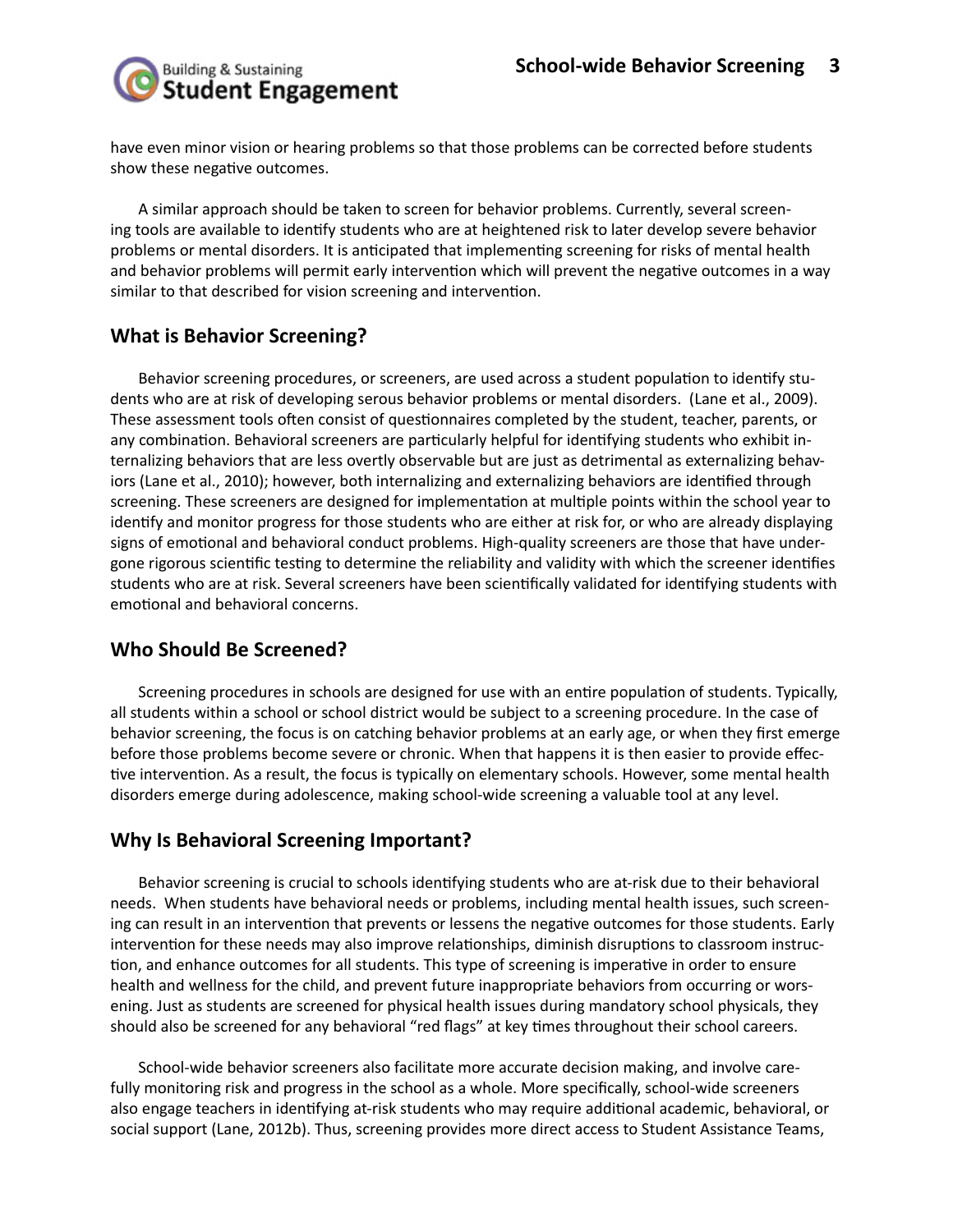

and possibly to special education services, as well as community services where available. Therefore, all schools should be conducting some form of systematic screening for social, emotional, and behavior problems in order to promote positive school mental health and early intervention

## **What Are the Problems With Traditional Behavioral Screening Methods?**

Traditionally, teachers were asked to simply identify students with behavior problems for intervention and refer these students to counselors or student assistance teams. Sometimes other school data such as office discipline referrals or attendance data were also used. Unfortunately, these approaches are not evidence-based and are not a reliable method by themselves for identifying behavior problems with accuracy (Kalberg et al., 2011; Lane et al., 2011; Lane, Menzies, Oakes, Lambert, et al., 2012; Lane, Oakes, et al., 2012; Marchant et al., 2009).

## **How Often Should Behavior Screening Occur?**

The frequency of behavior screening will of course depend in part on the cost in time and resources involved in such screening. However, several behavior screeners can be completed quickly and with little such costs. Because of this, and the valuable data it provides, experts currently advise that both academic and behavioral screening measures be implemented at three points throughout the school year: fall (six weeks into the semester), winter (just before winter break), and spring (six weeks prior to the be-

ginning of summer break; Kalberg, Lane, & Menzies, 2010; Lane et al., 2010; Lane, Menzies, Oakes, Lambert, et al., 2012). When conducted in early elementary school, this permits the earliest identification of new behavior or mental health problems among students, and permits better monitoring of treatment outcomes for students identified as being at high risk (Walker, Cheney, Stage & Blum 2005). Of course, screening can occur less frequently and is always valuable so long as interventions occur based on the identification of high risk students.

## **Three-Tier Models of Prevention and Intervention**

School-wide behavior screening procedures are often incorporated as a part of a Multi-tiered System of Supports (MTSS), such as the three tiered Positive Behavior Interventions and Supports (PBIS) framework or the Response to Intervention (RtI) framework. When employed, this universal screening procedure

**A Tier 1 procedure for identifying Students for Tier 2 & 3 Intervention**



identifies those students at risk for, or suffering from, behavioral or academic issues. This permits implementation of additional tier-two or tier-three interventions for those students who require more intensive or individualized support (Lane, Oakes, et al., 2012). The integration of academic, behavioral, and social supports under the three-tier model has been termed the Comprehensive, Integrated Three-Tier Model of Prevention (CI3T) by Lane and Colleagues (Lane, Menzies, Oakes, Lambert, et al. 2012). Under this model, schools implement the behavioral screeners as a tier-one, or universal strategy, which identifies students who might need additional services to prevent potential learning problems and misbehavior from occurring or becoming worse. Those students then receive tier-two behavioral supports. If students at the tier two levels are still not showing improvements in behavior, they might need the most intensive, tier-three, supports.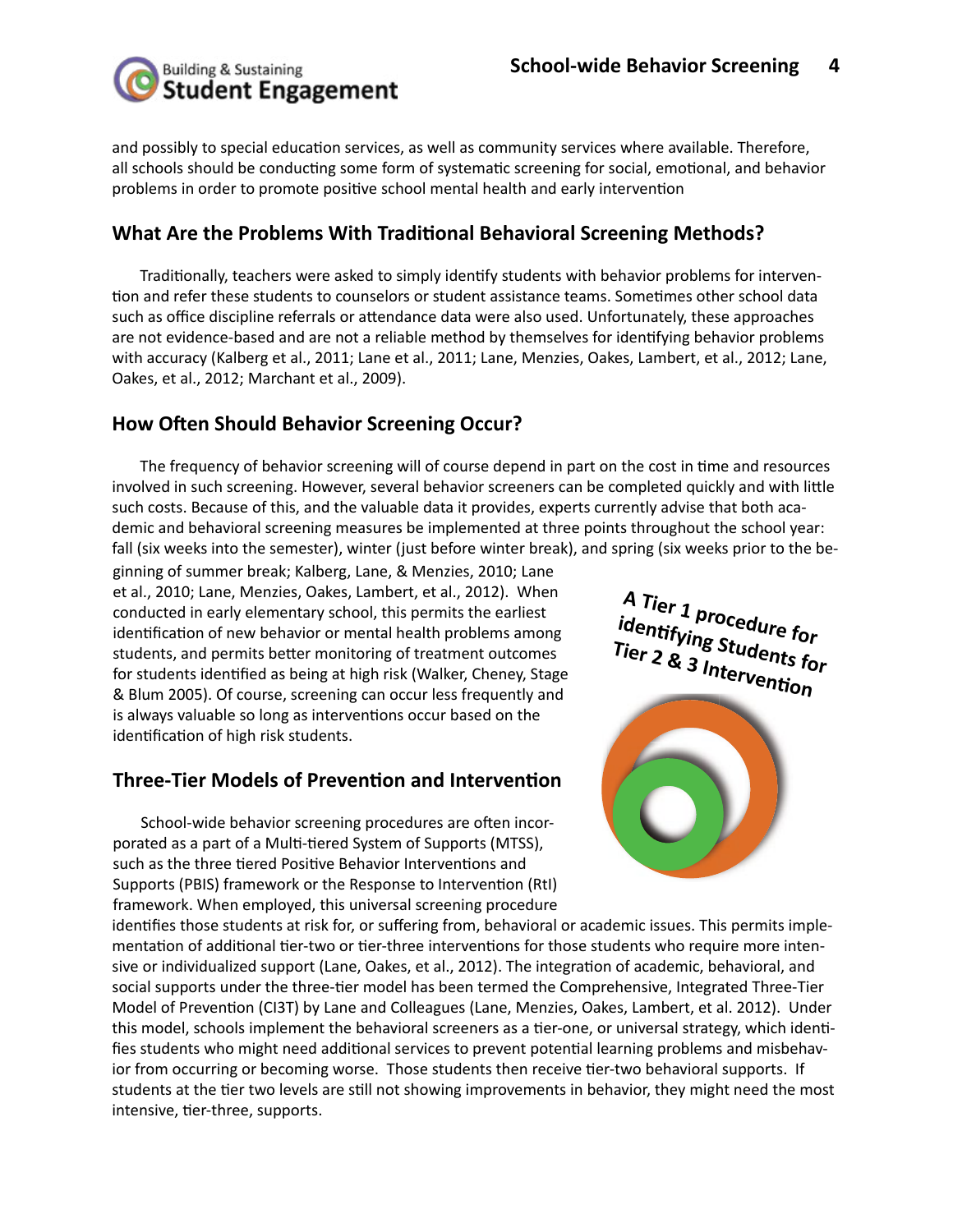

When appropriate screeners are implemented properly, three-tiered intervention systems can have a significant influence on student behavior. A study by Lane and colleagues (2010) found that the implementation of PBIS and a behavior screening instrument increased the percentage of students falling within the normal pro-social behavior range over the course of the school year while also decreasing the number of students falling in the borderline and abnormal range. A later study by Lane, Menzies, Oakes, and Kalberg (2012) yielded similar results when implementing systematic screening in an elementary school. Externalizing and internalizing behavior problems both decreased significantly over the course of three years of the study. In other words these procedures focus schools on prevention and early intervention for behavior problems, diminishing the occurrence or intensity of these behavior problems.

#### **Concurrent Academic and Behavioral Issues**

Ennis, Lane, and Oakes (2012) suggest that the most effective screening tools are those that address both academic and behavioral issues since often students who are at risk for mental health problems also have academic problems. They found moderate negative correlations between behavior problems and academic performance, indicating that the higher a child rates on behavior problem scales, the lower their academic performance will be (Ennis et al., 2012). Because of this relationship, it is necessary to analyze behavioral data in conjunction with academic measures to determine which students are having academic difficulties with interfering behavioral issues (Lane et al., 2010).

Although it is beyond our scope to review academic screening tools, many schools have begun annual measures of academic abilities through the use of curriculum-based measures for reading, writing, math, and spelling (Kalberg et al., 2010). Examples of curriculum-based measures include dynamic indicators of basic early literacy (DIBELS) or AIMSweb for reading. Achievement tests such as the Woodcock Reading Mastery Test-Revised/Normative Update (WRMT-R/NU) have also been used to assess the reading ability of children (Nelson et al., 2009). In general, schools may choose any preferred measure to assess academic achievement, so long as it is a reliable and valid measure.

## **Choosing an Appropriate Behavior Screener**

As with academic screening, there are a number of tools available for school-wide behavior screening. This allows schools to choose the method that is right for their student population, financial resources, and faculty time expended (Harrison, Vannest & Reynolds, 2013; Kalberg et al., 2010; Lane et al., 2011; Lane, Oakes, et al., 2012). As with academic screening it is also important to consider are the psychometric properties of the screening tool. Crucial are the reliability (ability of the test to yield similar results over time) and validity (ability of the test to measure what is intended) of the screener (Lane et al., 2010). While finding a screening tool that is reliable and valid is important, it is also important to ensure that it is implemented carefully and correctly.

## **What Behavioral Screeners are Available?**

A variety of behavioral screening tools are available, but they differ in their reliability, validity, purchase cost, student and staff time required to complete, as well as time to analyze results. Six well-known and commonly used screening tools are described briefly here. See the resource document on behavior screening for more detailed information.

**Systematic Screening for Behavior Disorders.** The SSBD (Walker & Severson, 1992) is a classroomlevel screener that takes approximately 45-60 minutes to administer for stages one and two per classroom (these are generally the only two stages completed). The scale requires teachers to rate each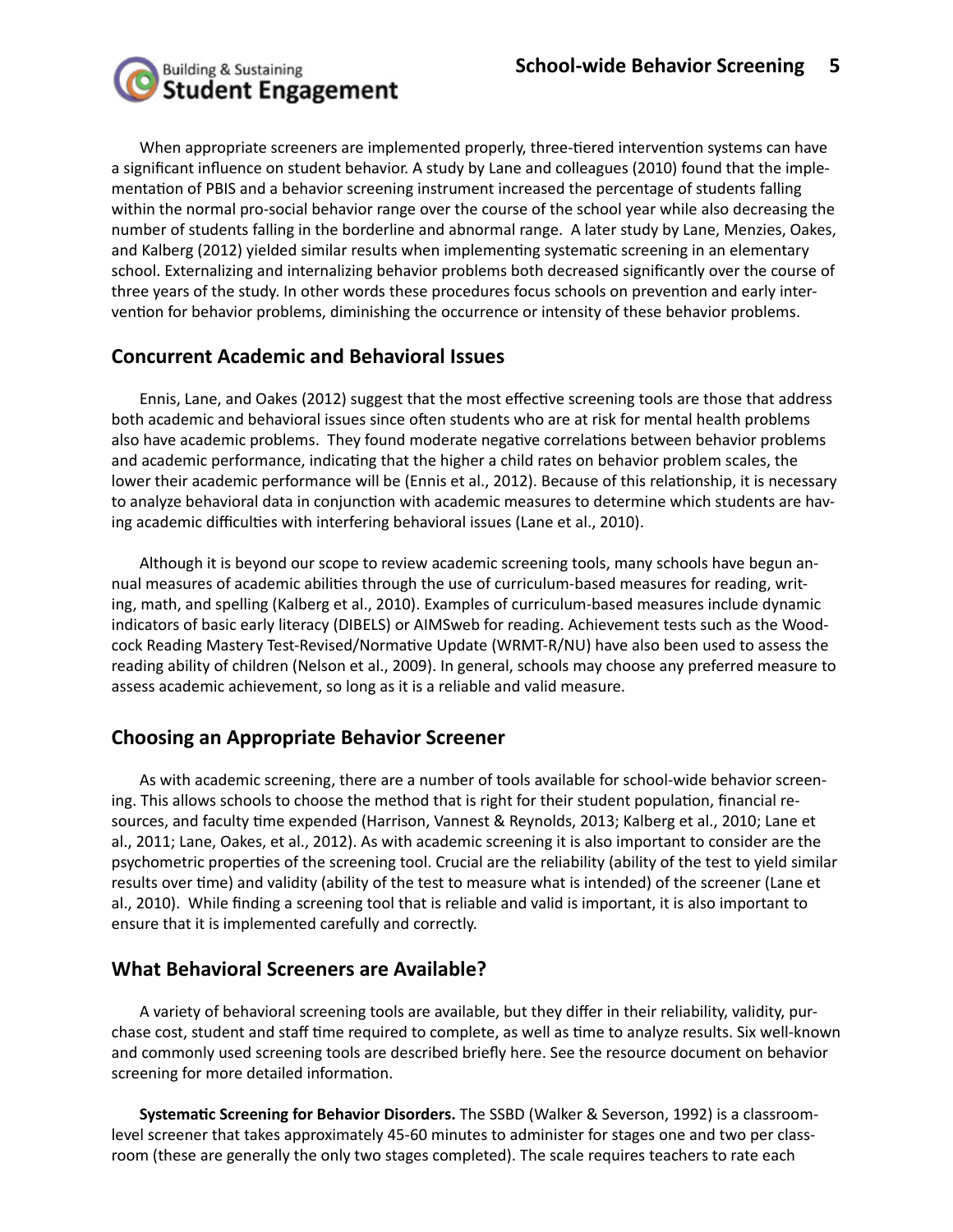

student in their class on their externalizing and internalizing behaviors. Once these teacher ratings are gathered, the students with high internalizing and externalizing behaviors are directly observed and the results combined with further individualized data from a variety of sources. These teacher ratings ultimately identify the students in the class most at-risk for developing emotional and behavioral disorders. The scale has demonstrated adequate reliability and validity at the elementary level (grades 1-6; New Hampshire Center for Effective Behavioral Interventions and Supports, 2014). This screener was also adapted for students ages 3-5 years and called the Early Screening Project (ESP; Oakes, Lane, Cox, & Messenger, 2014).

**Student Risk Screening Scale**. The Student Risk Screening Scale, initially created by Drummond (1994) to detect externalizing behaviors of youth, has been revised in recent years to include both internalizing and externalizing behaviors (Lane & Menzies, 2009). It is administered by teachers roughly three times per year for students K-12. Screening for an entire classroom with the SRSS-IE generally takes 10-15 minutes of teacher time, resulting in a placement for students in either a low-risk, medium-risk, or high-risk category (Oakes et al., 2014). There has been substantial evidence to support a revised version of the SRSS for elementary (Lane, Menzies et al., 2012; Lane, Oakes et al., 2012; Lane et al., 2015), middle (Lane, Oakes, Carter, Lambert, & Jenkins, 2013), and secondary levels (Lane, Oakes, Cantwell, Menzies et al., 2016; Lane, Oakes, Cantwell, Schatschneider et al., 2016).

**Strengths and Difficulties Questionnaire.** Another commonly used screening tool is the Strengths and Difficulties Questionnaire (Goodman, 1997). Two of its advantages are that it is inexpensive and easy to implement. It includes 25 items assessing both positive and negative behavioral attributes. Parent and teacher versions are also available, which is especially helpful for screening younger students (Youth in Mind, 2012). Overall, the SDQ has been found to be a reliable and valid screener to detect emotional and behavioral problems in school-aged youth K-12 (Essau et al., 2012).

**Social, Academic, and Emotional Behavior Risk Screener.** The social, academic, and emotional behavior risk screener (SAEBRS; Kilgus, Chafouleas, Riley-Tillman, & con der Embse, 2014) is a 19-item teacher rating scale available via FastBridge (fastbridge.org). Teachers using SAEBRS assess student behavior in the previous month using a 4-point scale (0 = never through 3 = almost always). SAEBRS assesses behavior across four domains (social behavior, academics, emotional behavior, and total behavior) and has been validated for students K-12 (Kilgus, Chafouleas, & Riley-Tillman, 2013; Kilgus, Eklund, von der Embse, Taylor, & Sims, 2016).

**Emotional and Behavioral Screener.** The Emotional and Behavioral Screener (EBS; Cullinan & Epstein, 2013) is another universal screener used for students ages 5 to18 years old. The EBS consists of only 10 questions and takes 1-2 minutes to complete per student. EBS relies on teacher ratings of emotional and behavioral functioning and has been identified by the authors as a reliable and valid measure (Cullinan & Epstein, 2013). However, it is more costly to purchase than some of the other screening instruments.

**Behavioral and Emotional Screening System.** The Behavior Assessment System for Children Behavioral and Emotional Screening System (BASC-2 BESS; Kamphaus & Reynolds, 2007) is used to identify strengths and weaknesses in students of all ages (pre-K through grade 12) in the domains of behavior and emotion. The BASC-2 BESS takes relatively little time to administer per class, however, its financial demands and intricate scoring process can make it a less appealing option for continual use in some schools.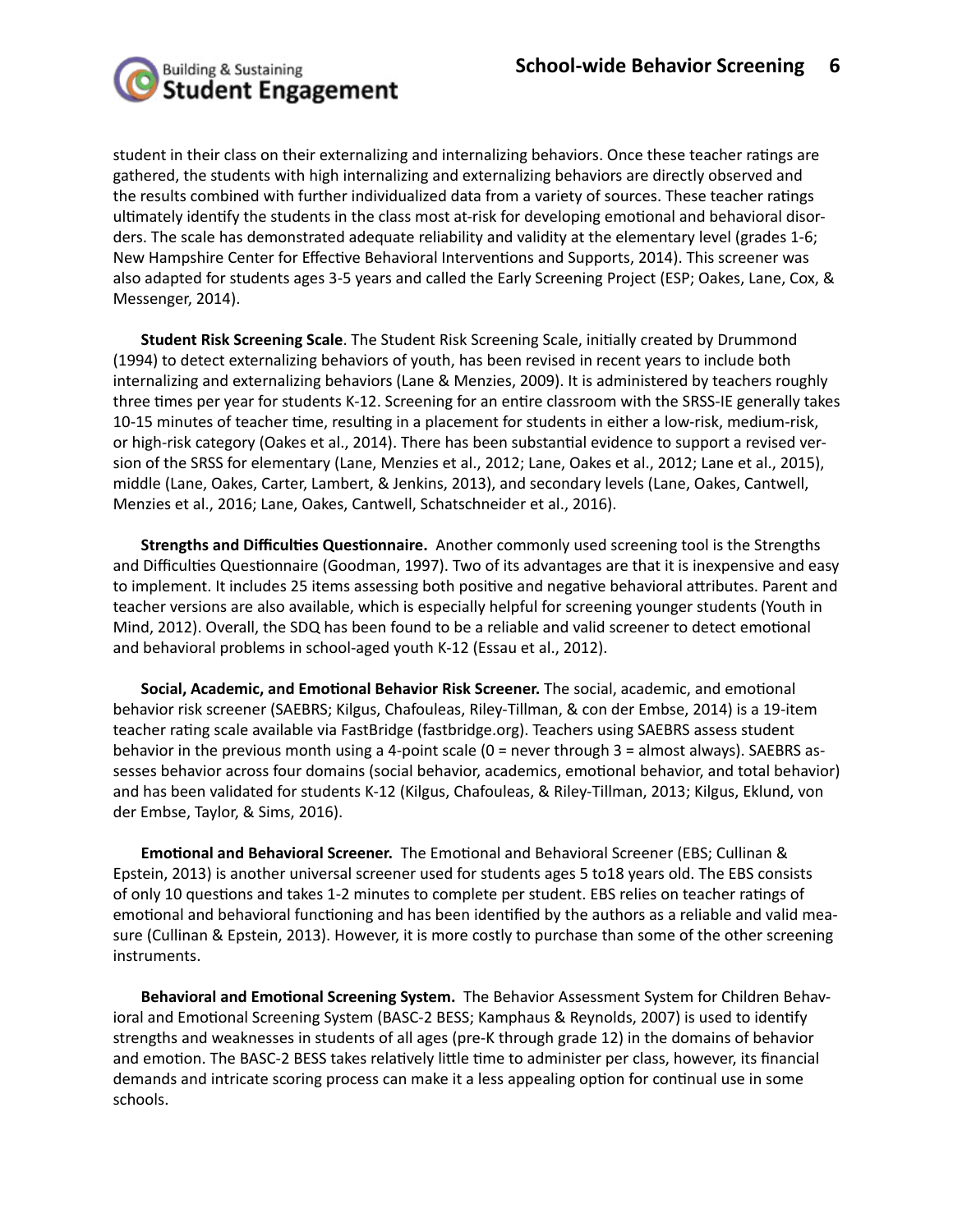

#### **Serving Students at High Risk**

Once students are identified by a behavior screener as being at elevated risk of behavioral or mental health problems on a screener, some further individualized assessment or data gathering may be useful, and an individually prescribed intervention based on all available information is recommended.

**Assessment of Social and Emotional Skills.** There are two commonly used scales to assess emotional and behavioral skills, the Achenbach System of Empirically Based Assessment (Achenbach, 2009), and the Social Skills Rating System (SSRS), now referred to as the Social Skills Improvement System – Rating Scale (Gresham & Elliott, 2008). Many other individual psychological assessment tools and rating scales may also be of value in determining strategies and interventions, particularly for students with chronic or severe behavioral needs.

**Behavioral Interventions.** There are a number of secondary and tertiary (tier-two and tier-three) treatment strategies for students who are identified as being at relatively high risk by behavior screening. It is important to note that when moving students from universal (tier-one) to secondary (tier-two) or tertiary (tier-three) supports, parental consent must be obtained (Lane et al., 2010). Some examples include social skills instruction, peer tutoring, one-on-one meetings with the school psychologist or school counselor for specific "packaged" treatments, study skills groups, behavior contracts, behavior monitoring, check in/check out, and conflict resolution skills groups. While this list is not exhaustive, it generates a picture of the types of additional school interventions or programs for students who struggle socially or behaviorally. Many times these students would be referred for special education services requiring a multidisciplinary assessment, as well as the creation of an Individual Education Plan (IEP) or individual behavior intervention plan. Of course, parents of these students may also be referred to community mental health services as well.

## **Summary and Conclusion**

Several conclusions can be drawn regarding behavioral screening:

- Behavior screening is an important and feasible task.
- Several empirically supported tools have been developed for behavior screening.
- Many of these tools have good reliability and validity but differ in terms of costs and time required for implementation. These are all considerations when choosing a screener.
- Behavior screening can be done at efficiently at relatively low cost in both dollars and staff time.
- By implementing screening procedures, schools can prevent further/future behavior problems from growing and becoming more complicated, as well as providing support for students experiencing difficulties in this area.
- The long term value of effective intervention based on screening will be a savings in school resources which would otherwise have been used in dealing with more difficult and complex behavior problems later in students' school careers.
- Once these programs are firmly in place, teachers, students, and administrators will become more comfortable with the process and it will become a natural part of every school year.

Behavior screening appears important, desirable, practical,technically feasible, and needed to benefit students as well as the school itself. Lane, Menzies, Oakes, and Kalberg (2012) suggest that the question should not be "Should we implement school-wide behavior screening?" but rather it should be, "What school-wide behavioral screening tool should we use?" The ability to provide students with early access to needed school based behavior and mental health services outweighs any potential links to stigma or labeling, or loss of time or costs. By developing a universal screening plan, with additional secondary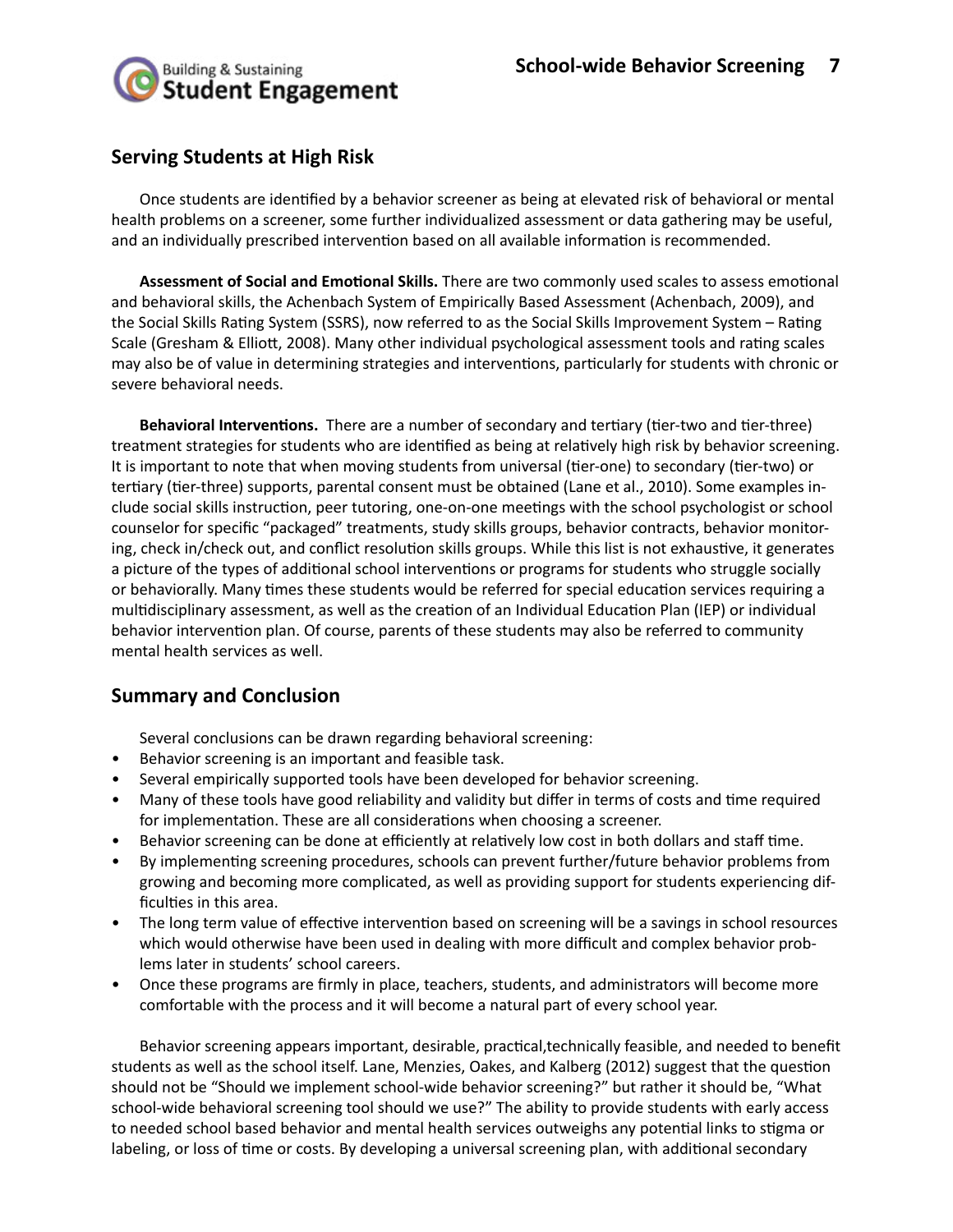

and tertiary supports to students who may need them, many behavior and mental health problems will be prevented or significantly diminished with concomitant increases in academic achievement. A logical conclusion is that all schools should be employing a plan to implement behavior screening, and to provide tiered support based on results of that screening.



#### **Resource Brief:**

For more information about several of the behavior screening procedures mentioned in this Brief, see the *Examples of Behavior Screeners, Resource Brief.* 

#### **Related Strategy Briefs:**

See also the *Strategy Brief* on *Positive Behavior Interventions and Supports*; and the *Topic Brief on Dropout Screening and Early Warning.*

#### **Recommended Citation:**

Hoff, N., Peterson, R. L., Strawhun, J. & Fluke, S. (2015, April; Updated March, 2017). *School-wide Behavior Screening, Topic Brief.* Lincoln, NE: Student Engagement Project, University of Nebraska-Lincoln and the Nebraska Department of Education. http://k12engagement.unl.edu/school-widebehavior-screening.

#### **References on School-wide Behavior Screening**

- Achenbach, T. M. (2009). *The Achenbach System of Empirically Based Assessment (ASEBA): Development, findings, theory, and applications.* Burlington: University of Vermont Research Center for Chil- dren, Youth and Families.
- Cullinan, D., & Epstein, M. H. (2013). *Emotional and Behavioral Screener.* Retrieved from http://www. proedinc.com/customer/productView.aspx?ID=5138&SearchWord=Michael%20Epstein
- Drummond, T. (1994). T*he Student Risk Screening Scale (SRSS).* Grants Pass, OR: Josephine County Mental Health Program.
- Ennis, R. P., Lane, K. L., & Oakes, W. P. (2012). Score reliability and validity of the student risk screening scale: A psychometrically sound, feasible tool for use in urban elementary schools. *Journal of Emotional and Behavioral Disorders, 20*, 241-259. doi: 10.1177/1063426611400082
- Essau, C. A., Olaya, B., Anastassiou-Hadjicharalambous, X., Pauli, G., Gilvarry, C., Bray, D., & Ollendick, T. (2012). Psychometric properties of the Strengths and Difficulties Questionnaire from five Eu-<br>ropean countries. *International Journal of Methods in Psychiatric Research, 21,* 232-245. doi: 10.1002/mpr.1364
- Fazel, M., Hoagwood, K., Stephan, S., & Ford, T. (2014). Mental health interventions in schools in highincome countries. *Lancet Psychiatry, 1*:377-87.
- Fazel, M., Patel, V., Thomas, S., Tol, W. (2014). Mental health interventions in schools in low-income and middle-income countries. *Lancet Psychiatry, 1*:388-98.
- Goodman, R. (1997). The Strengths and Difficulties Questionnaire: A research note. *Journal of Child Psy- chology and Psychiatry, 38*, 581 -586.
- Gresham, F. M., & Elliott, S. N. (2008). *Social Skills Improvement System: Rating Scales.* Bloomington, MN: Pearson Assessment.
- Harrison, J. R., Vannest, K. J., & Reynolds, C. R. (2013). Social acceptability of five screening instruments for social, emotional, and behavioral challenges. *Behavioral Disorders, 38*, 171-189.
- Kalberg, J. R., Lane, K. L., Driscoll, S., & Wehby, J. (2011). Systematic screening for emotional and behav- ioral disorders at the high school level: A formidable and necessary task. *Remedial and Special Education, 32*, 506-520. doi: 10.1177/0741932510362508
- Kalberg, J. R., Lane, K. L., & Menzies, H. M. (2010). Using systematic screening procedures to identify students who are nonresponsive to primary prevention efforts: Integrating academic and behav- ioral measures. *Education and Treatment of Children, 33*, 561-584. Retrieved from http://0-web. ebscohost.com.library.unl.edu/ehost/pdfviewer/pdfviewer?sid=4b529dc0-e5e1-4d98-8d0dc2f4c 6297407%40sessionmgr13&vid=10&hid=10.
- Kamphaus, R. W., & Reynolds, C. R. (2007). BASC-2 *Behavioral and Emotional Screening System (BESS) manual.* Circle Pines, MN: Pearson.